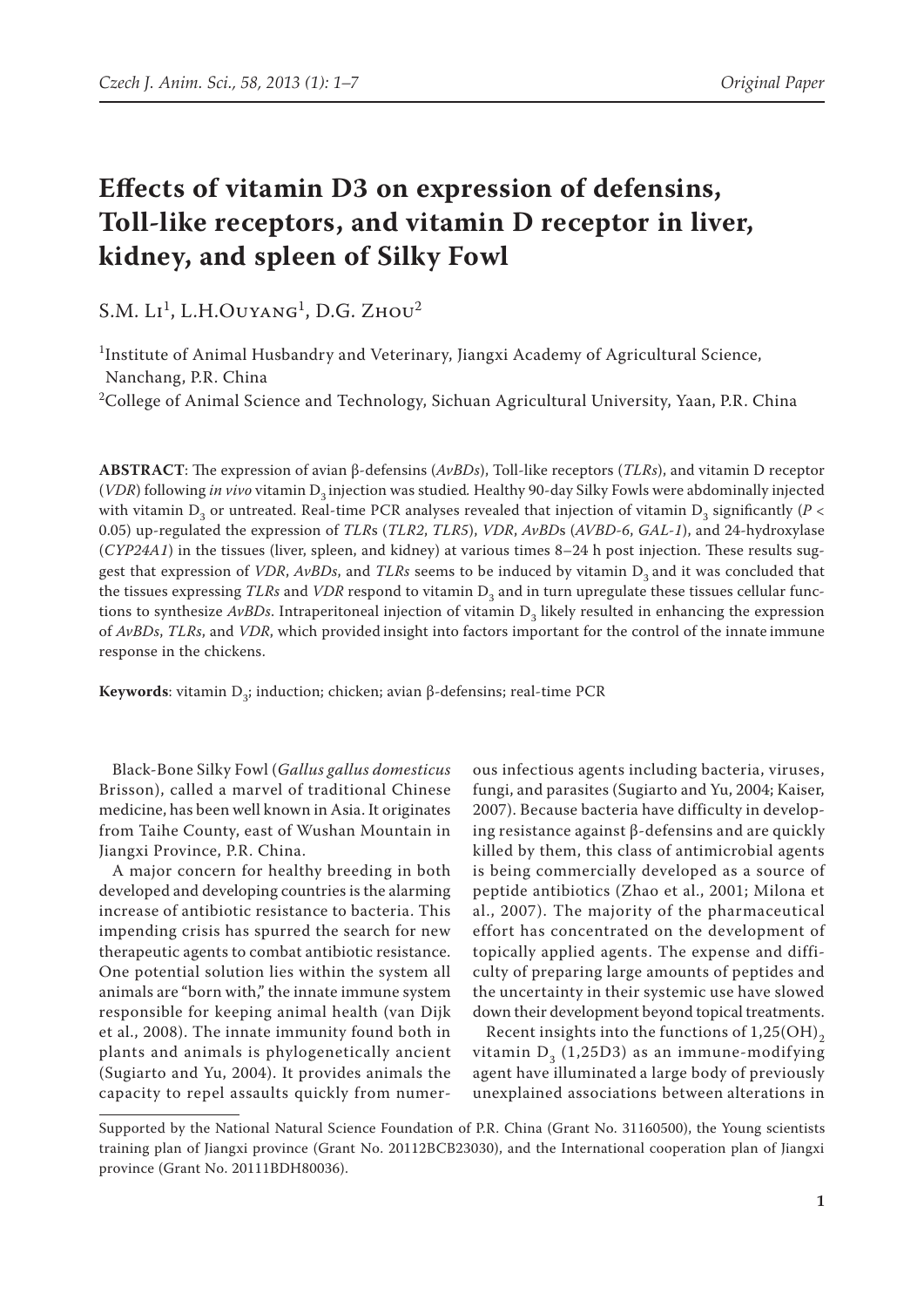vitamin  $D_3$  (Weber et al., 2005). Elevated 1,25D3 and hypercalcemia have been associated with active pulmonary tuberculosis (Liu et al., 2006), and lower serum concentrations of the 1,25D3 precursor 25OH vitamin  $D_3$  (25D3) in African Americans correlates with increased susceptibility to infection (Liu et al., 2006). An explanation for these events has been provided by observations that stimulation of Toll-like receptors (*TLRs*) increases production of 1,25D3 in monocytes, which in turn leads to an increase in the production of antimicrobial peptides (AMPs) (Liu et al., 2006). Results of recent studies support a role of vitamin  $D<sub>3</sub>$  in the regulation of innate immune functions (Yim et al., 2007).

Activation of vitamin  $D_3$  to 1,25D3 requires 2 major hydroxylation steps, the first by 25-hydroxylase (*CYP27A1*) and the second by 1α-hydroxylase (*CYP27B1*), enzymes located mainly in the human liver and kidney, respectively. However, some 1,25D3-targeted organs such as the epidermis also possess the enzymes to produce 1,25D3 (Evans et al., 2006; Schauber et al., 2007). Upon binding to the vitamin D receptor (*VDR*), 1,25D3 activates target genes through vitamin D-responsive elements (VDREs) inthe gene promoter (Schauber et al., 2007). Simultaneously, 1,25D3 induces the vitamin  $D_3$ catabolic enzyme 24-hydroxylase (*CYP24A1*), thereby initializing its own degradation. Control of 1,25D3-producing and catabolizing enzymes therefore determines the level of bioactive hormone.

Previous findings that 1,25D3 regulates the expression and activation of AMPs in monocytes and keratinocytes in the epidermis (Liu and Modlin, 2008) suggest that in addition to its effects on differentiation and formation of a physical barrier, 1,25D3 also provides a stimulus for rapid production of a chemical antimicrobial shield. In particular, 1,25D3 induces the expression of *LL-37*, a human AMP belonging to the cathelicidin family (Schauber et al., 2007; Liu et al., 2009). With the observation that cathelicidin is increased with increasing concentrations of 1,25D3 (Liu et al., 2007), the importance of vitamin  $D_3$  for immune defense warrants renewed interest.

AMPs include defensins family and cathelicidin family. Molecular mechanisms of vitamin D controlling the expression of avian β-defensins (*AvBDs*) are still poorly understood. Moreover, little is known about the expression relationship of *AvBDs*, vitamin D, *TLRs*, and *VDR in vivo* of poultry. Control of *AvBDs* expression follows a

pattern consistent with expectations for a gene required for innate immune response, we hypothesized that vitamin  $D<sub>3</sub>$  signaling may be activated during intraperitoneal injection of vitamin  $D<sub>2</sub>$ . In this study, we investigated the expression of genes influenced by vitamin  $D_3$ . It has been shown, for the first time to our knowledge, that intraperitoneal injection of vitamin  $D<sub>3</sub>$  resulted in enhanced expression of *AvBDs*, *TLRs*, and *VDR*, which provided insight into factors important for the control of the innate immune response in chickens.

## **MATERIAL AND METHODS**

#### **Experimental birds and tissue collection**

32 healthy Taihe Silky Fowls equally divided between male and female not significantly different from each other (mean body weight (BW) at 90 days was  $1.32 \pm 0.05$  kg) were used. They were maintained under a light regimen of 14 h light : 10 h dark in individual cages and provided with feed and water *ad libitum* (Sezer and Tarhan, 2005). The birds were equally divided into two groups (male = female each) with or without vitamin  $D_3$ (Sigma-Aldrich (Shanghai) Trading Co. Ltd., Shanghai, P.R. China) injection: (1) control birds which were not injected, (2) intraabdominally vitamin  $D_2$ -injected birds. The birds were injected in the belly cavity with vitamin  $D_3$  (concentration 1 mg/ ml) at a dose of 1 ml/kg body weight before tissues collection ( $n = 4$  each). To examine the general change of Avian *AvBDs*, *VDR,* and *TLRs* expression, the liver, spleen, and kidney of Taihe Silky Fowl were collected from birds of both groups. This study was carried out in accordance with the Guideline for Animal Experimentation, Sichuan Agricultural University, P.R. China.

## **RNA extraction and RT-PCR**

For extraction of total RNA, approximately 100 mg of tissues were homogenized in 1 ml of Trizol (Takara Bio Inc., Otzu, Japan) and processed for extraction according to the manufacturer's instructions. The quality and quantity of RNA in each sample was assessed at A260/280 nm and the resulting samples were treated with DNAase (Invitrogen, Carlsbad, USA) according to the manufacturer's protocol. Total RNA samples were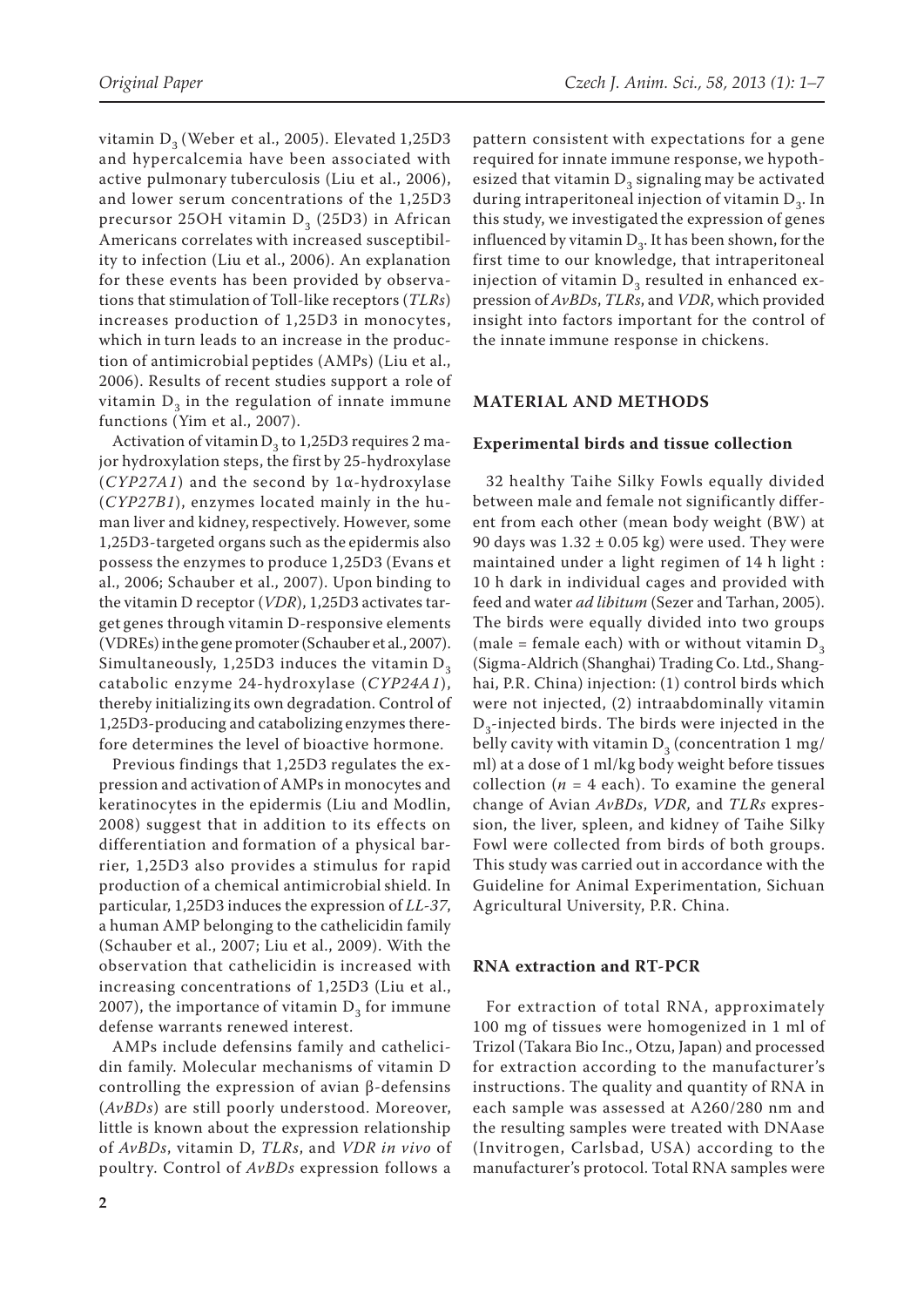reverse transcribed using RT-PCR kit (Takara Bio Inc., Otzu, Japan) according to the manufacturer's protocol, PCR reactions were carried out with the program as follows: 37°C reverse transcribed reaction for 15 min, followed by 85°C inactivation of reverse transcriptase for 5 s, to standardize the amount of template in each PCR reaction. Each of the 10 µl RNA amplification reaction mixture contained 0.5 µl PrimeScript<sup>™</sup> RT Enzyme Mix I,  $0.5$  µl Oligo dT Primer ( $50 \mu M$ ), and  $0.5$  µl Random 6 mers (100µM) (Takara Bio Inc., Otzu, Japan). The resulting cDNA was diluted to 2 ng/ml, and the samples were stored at –80°C until further analysis.

# **Quantitative real-time PCR**

Real-time RT-PCR (SYBR Green I) analysis was performed on six differentially expressed genes, the liver, spleen, and kidney of Taihe Silky Fowl. Primers of target sequences were designed using Primer3 and synthesized by Takara Bio Inc., Otzu, Japan (Table 1). A two-step reverse transcription PCR method (Bílek et al., 2008) was used to generate cDNA using SYBR PrimeScript RT-PCR kit (Takara Bio Inc., Otzu, Japan) according to the manufacturer's protocol. Real-time fluorescent measuring was conducted on the iQ5 real-time PCR detection system (Bio-Rad Laboratories, Hercules, USA). Each of the 25 µl cDNA amplification reaction mixture contained 12.5 µl SYBR® *Permix*   $Ex~Taq^{TM}$  (2 ×), 0.5 µl sense primer (10µM), 0.5 µl antisense primer (10µM), 9.5 µl PCR water, and 2 µl cDNA template. All real-time PCR reactions were carried out with the same program as follows: 95°C cDNA initial denaturation for 2 min, followed by 45 cycles of 95°C denaturation for 15 s, 60°C annealing and extension for 1 min, and fluorescence measured after annealing and

extension, and melting curve program (60–95°C with a heating rate of 0.1°C per s and a continuous fluorescence measurement) and finally a cooling step to 40°C. A 10-fold dilution series of cDNA were included in each run to determine PCR efficiency by constructing a relative standard curve. PCR  $R^2$  values were consistently > 0.99 and they were used to convert the cycle threshold (Ct) values into raw data. All experiments contained a negative control and samples were analyzed in independent runs.

## **Relative copy number calculation**

Details of the following procedures  $(2^{-\Delta\Delta Ct})$  are published, so the following materials and methods descriptions are abbreviated for the sake of brevity.

## **Statistical analysis**

Statistical analysis of the relative copy numbers of gene products was performed using SPSS software, Version 11.5 for MS Windows. Data were expressed as the mean  $\pm$  SE. Significance of differences in *TLRs*, *VDR*, and *AvBDs* expressions, and vitamin  $D_3$  treated groups were examined by one-way ANOVA, followed by Duncan's multiple range test. Differences were considered significant when  $P$  values were  $< 0.05$ .

## **RESULTS**

## **Confirmation of primer specificity**

Specificity of RT-PCR products was documented with high resolution gel electrophoresis and re-

Table 1. Primer sequences specific for real-time PCR and for conventional PCR

| Target<br>gene | Forward primer (5'-3')         | Reverse primer (5'-3')          | Accession<br>numbers | Product<br>length (bp) |
|----------------|--------------------------------|---------------------------------|----------------------|------------------------|
| $\beta$ -actin | TCACCAACTGGGATGATATGGA         | TTGGCTTTGGGGTTCAGG              | NM 205518            | 118                    |
| $GAL-1$        | GCTGTTCTTGGTGGGGTTCTT          | AGGATGAAGGGGAGGAGCA             | NM 204993            | 120                    |
| $AVBD-6$       | AAATGGCCTCTCTGGCACTC           | AGTTTTGGTGGTGATGTCTGGTT         | NM 001001193         | 143                    |
| TLR2           | <b>TCCATTGAGAAGAGCCACAAGA</b>  | AAAAGGCGAAAGTGCGAGAA            | NM 204278            | 101                    |
| TLR5           | <b>CCAGGTGTGCAGTATCTCCTCTT</b> | CACATCCAAACATAAACCTCTCTCC       | NM 001024586         | 150                    |
| <b>VDR</b>     | CAATGGTGGGAGGTTGGAG            | AGTGGGGCTGATTGTGGTG             | NM 205098            | 95                     |
|                | CYP24A1 TGGAAAGCCTATCGGGACTATC | <b>CTCCTTGGGTTTCATCAGTTTCTT</b> | XM 428199            | 114                    |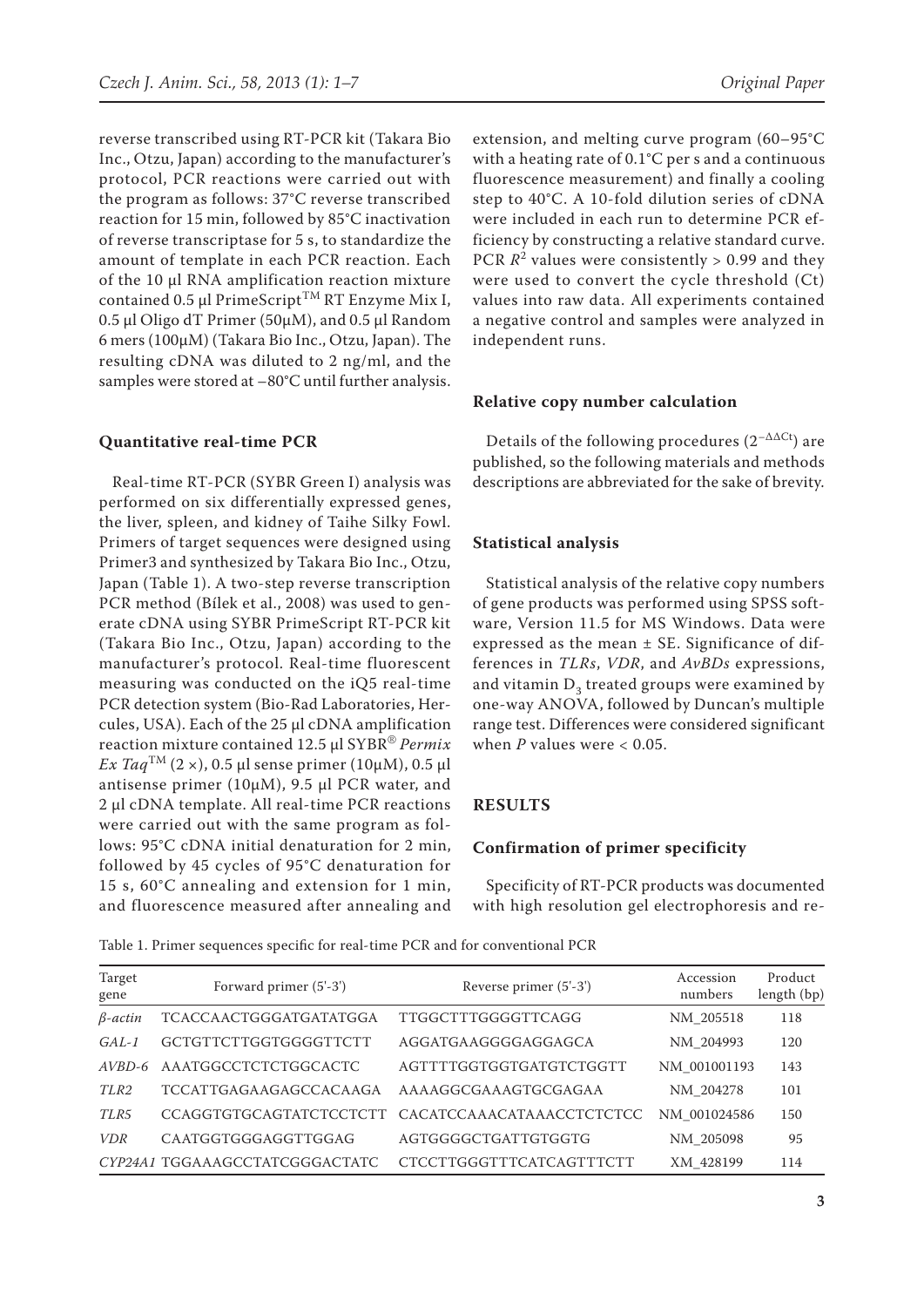



Figure 1. The effect of vitamin  $D_3$  on the relative expression values of *TLRs*, *AvBDs*, *VDR*, and *CYP24A1* in liver during 8–24 h after injection. Bars with different letter sare significantly different at *P* < 0.05

sulted in a single product with the desired length (Table 1). In addition, the iQ5 real-time PCR detection system melting curve analysis was performed which resulted in single product specific melting temperatures. No primer-dimers were generated during the applied 45 real-time PCR amplification cycles.

#### Vitamin D<sub>3</sub> induction of the gene expression

Within 24 h, vitamin  $D_3$  induces an increase in the expression of *AvBDs*, *TLR2*, *TLR5*, *VDR*, and *CYP24A1* in the liver, kidney, and spleen of Silky Fowl. Figure 1 shows the effects of vitamin  $D_3$  injected



intraabdominally on the expression of *TLR2*, *TLR5*, *VDR*, *CYP24A1*, *AvBD-6*, and avian β-defensins gallinacin 1 (*GAL-1*) in the liver. The expression of *TLR2* and *TLR5* in the liver was rapidly increased and achieved peak at 8 h after injection (Figure 1A), and subsequently the expression of *GAL-1*, *AvBD-6* (Figure 1B), and *VDR* (Figure 1C) achieved peak at 16 h, at last the expression of *CYP24A1* achieved peak at 24 h (Figure 1C). We also hypothesized that *GAL-1* and *AvBD-6* expression may be regulated by vitamin  $D_3$ . To test this, the response of kidney and spleen *in vivo* to vitamin  $D_3$  was studied.

Figure 2 shows the effects of vitamin  $D_3$  on the expression of the six genes in kidney. Significant changes in the expression were observed for these



Figure 2. Change in expression of *TLR2*, *TLR5*, *AvBD-6*, *GAL-1*, *VDR*, and *CYP24A1* in kidney during 8–24 h following vitamin  $D_3$  injection. The relative expression values given are means of fold differences to controls after correction to *β-actin*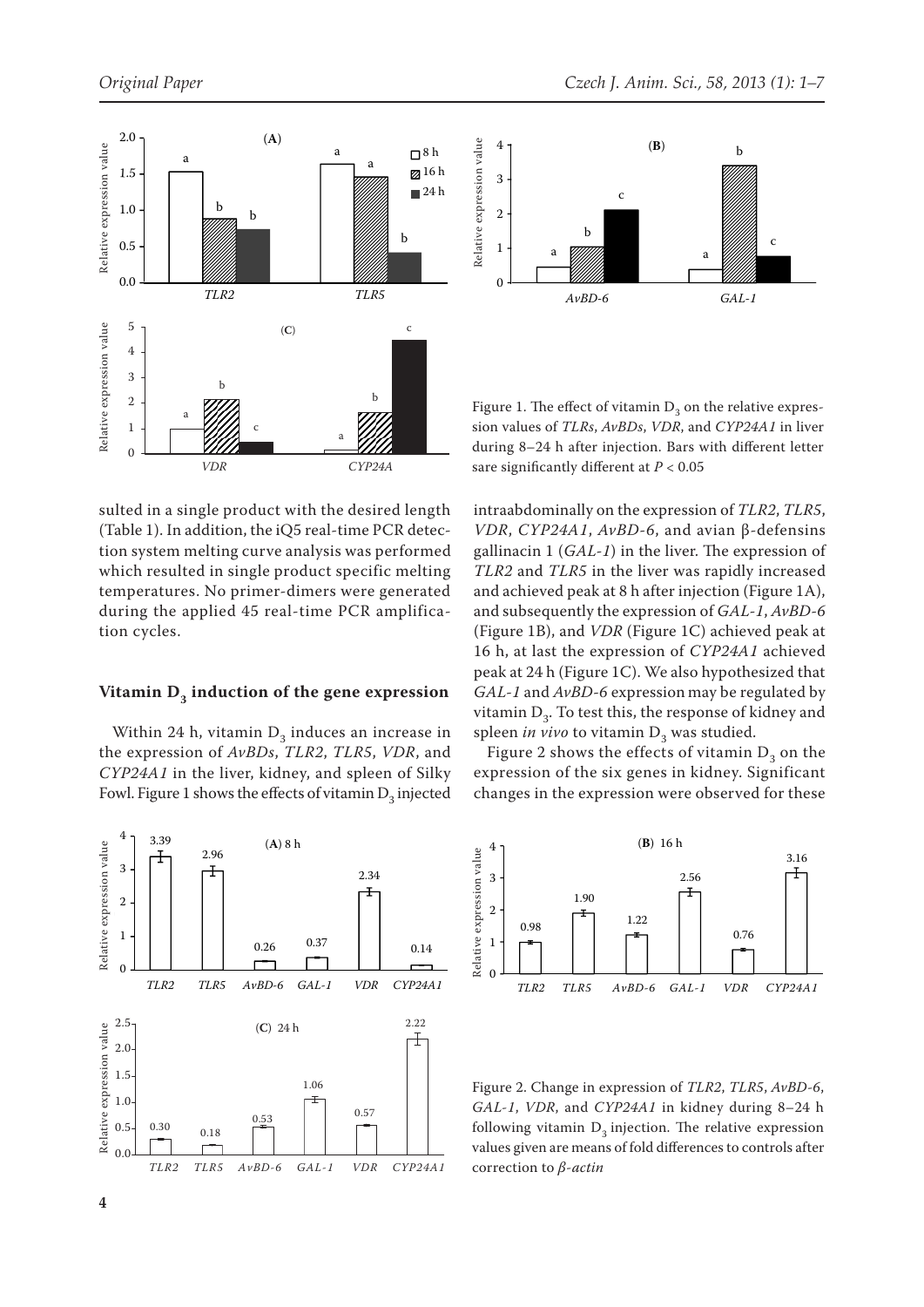

genes in the post-treatment from 8 to 24 h, relative to untreated controls. A significant increase of *TLR2*, *TLR5*, and *VDR* expression was observed at 8 h after injection (Figure 2A), and a similar response was not seen (Figures 2B and 2C). The *GAL-1* and *AvBD-6* also showed significant increase in expression for the first 16 h after injection (Figure 2B), and subsequently the expression of *CYP24A1* also achieved significant increase at 16 and 24 h (Figures 2B and 2C). The relative expression values for the six genes showed an increase tendency in *TLR2*, *TLR5*, and *VDR* at first 8h after injection, and subsequently the expression of *GAL-1* and *AvBD-6* achieved rapid increase at 16 h, at last the expression of *CYP24A1* also achieved the increase.

Similarly to the response seen *in vivo* following vitamin D<sub>2</sub> injection, levels of *TLR2*, *TLR5*, *VDR*, *CYP24A1*, *AvBD-6*, and *GAL-1* mRNA increased in spleen at different times (Figure 3), and the expression tendency of the six genes was similar in the tissues of kidney. Therefore, these observations show that vitamin  $D_3$  at first induces *TLR2*, *TLR5*, and *VDR* in the tissues of liver, kidney, and spleen *in vivo* and then the same set of recognition and response elements of innate immunity is induced by vitamin  $D_3$ .

#### **DISCUSSION**

Avian β-defensins, like other antimicrobial peptides (AMP), is considered to be a defense molecule by virtue of its antibacterial properties and is be-



Figure 3. Change in expression of *TLR2, TLR5, AvBD-6, GAL-1, VDR,* and *CYP24A1* in spleen at intervals of 8, 16, and 24 h following  $D<sub>2</sub>$  vitamin injection. The relative expression values given are means of fold differences to controls after correction to *β-actin*

lieved to contribute to innate immunity following exocytosis from the granular cells in the presence of bacteria (van Dijk et al., 2008). Recently, 1,25D3 was found to induce human AMP expression in keratinocytes *in vitro* and *in vivo* (Schauber et al., 2007) and an observed increase in cathelicidin expression after UVB irradiation was supposed to be caused by an increase in 1,25D3 (Weber et al., 2005). These observations led us to examine whether the regulation of vitamin  $D_3$  is involved in the innate immunity response in chickens. We found multiple genes under the influence of vitamin  $D_3$ , and  $AvBD-6$  and  $GAL-1$ , to our knowledge previously unknown to be inducible by vitamin  $D_3$ , were induced in the tissues of liver, kidney, and spleen after injection. Our results suggest that vitamin  $D<sub>3</sub>$  after intraabdominal injection may stimulate the tissues of liver, kidney, and spleen to increase the metabolic conversion of 25D3 to 1,25D3, thus driving the expression and function of *AvBDs*, *VDR*, *TLR2*, and *TLR5* complex. The increase in *VDR* and *TLRs* enabled the tissues cells *in vivo* to further enhance the defensins expression, while also amplifying the generation of active vitamin  $D_3$ . The increase in the level of active vitamin  $D_3$  also enhances the *CYP24A1* expression which increases the metabolic conversion of active vitamin  $D_3$  to avoid excessive levels of vitamin  $D_3$ . To our knowledge, this elegant system of control of innate immunity by vitamin  $D<sub>2</sub>$  was previously unknown in chickens.

*In vivo*, chickens lacking the *CYP27B1* enzyme can respond to an increase in vitamin  $D_3$ -regulated *VDR* expression, however further investigations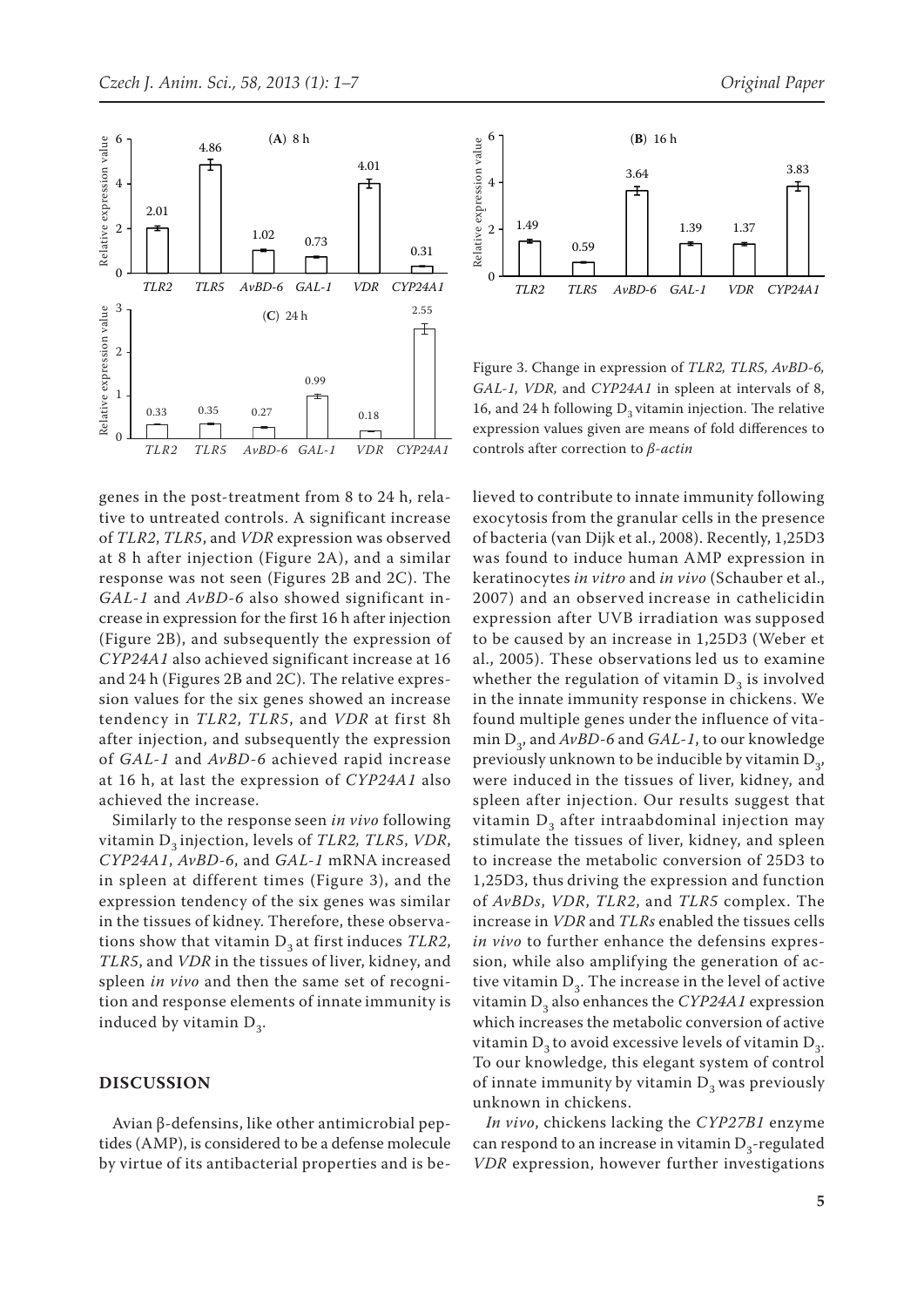are needed to confirm *in vivo* that the expression relationship of vitamin  $D_3$  and *VDR* would be helpful. However, data derived from the results of injection of excess vitamin  $D_3$  to Silky Fowl did confirm that vitamin  $D_3$  can act *in vivo* to induce *TLR2*, *TLR5*, *VDR*, *AvBD-6*, and *GAL-1*. These observations complement, but are distinct from recent work in monocytes showing that activation of *TLR2* leads to an increase in 1,25D3 (Evans et al., 2006; Liu et al., 2006; Schauber et al., 2007). Notwithstanding, avian β-defensins expression in the Silky Fowl does vary with tissues, as shown in the vitamin  $D_3$  challenge only experiment of the present study, where a significant up-regulation was seen. It confirms that treatment with vitamin  $D_3$ in the present study provoked a distinct immune response. It is conceivable that particular *AvBDs* may respond differently to vitamin  $D_3$  challenge. Unfortunately, we cannot tell at present if differential expression of the *AvBDs* occurs.

The link between vitamin  $D_3$  and immune function in the liver, kidney, and spleen was further underlined by correlation with expression of *VDR*, *TLR2*, and *TLR5*. These genes were expressed at similar levels in the first 8 h in these tissues, and significant correlation with *AvBD-6* and *GAL-1* expression was observed in the tissues of liver, kidney, and spleen. Relatively little is known about the expression and function of *TLRs* and *VDR* in immune regulation of *AvBDs* by vitamin D<sub>2</sub>. *TLRs* and associated signaling peptides have been shown to be functionally active in human immune cells (Liu et al., 2006). The principal ligand for *TLRs*, *VDR*, can act as a potent stimulator of human AMP expression in macrophages (Krutzik et al., 2008), epithelial cells (Yim et al., 2007; Schauber et al., 2008). It therefore seems likely that a similar mechanism for induction of *AvBDs* synthesis is present in liver, kidney, and spleen of Silky Fowl, although the specific stimulus for *TLRs*, *VDR*, and the target tissues expressing this receptor has yet to be determined *in vivo* and *ex vivo*.

In conclusion, the results of this study suggest that the genes of *VDR*, *TLR2*, *TLR5*, *AvBD-6*, *GAL-1*, and *CYP24A1* are induced expression by vitamin  $D<sub>2</sub>$ in the liver, kidney, and spleen of Silky Fowl during various times. The tissues expressing *TLRs* and *VDR* respond to vitamin D<sub>3</sub>, likely leading to upregulation of avian β-defensins *AvBD-6* and *GAL-1*. Such function of vitamin  $D_3$  in the Silky Fowl tissues may play essential roles in the control of the innate immune response *in vivo*.

#### **REFERENCES**

- Bílek K., Knoll A., Stratil A., Svobodová K., Horák P., Bechyňová R., Van Poucke M., Peelman L.J. (2008): Analysis of mRNA expression of *CNN3*, *DCN*, *FBN2*, *POSTN*, *SPARC* and *YWHAQ* genes in porcine foetaland adult skeletal muscles. Czech Journal of Animal Science, 53, 181–186.
- Evans K.N., Nguyen L., Chan J., Innes B.A., Bulmer J.N., Kilby M.D., Hewison M. (2006): Effects of 25-hydroxyvitamin D3 and 1,25-dihydroxyvitamin D3 on cytokine production by human decidual cells. Biology of Reproduction, 75, 816–822.
- Kaiser P. (2007): The avian immune genome a glass halffull or half-empty. Cytogenetic and Genome Research, 117, 221–230.
- Krutzik S.R., Hewison M., Liu P.T., Robles J.A., Stenger S., Adams J.S., Modlin R.L. (2008): IL-15 links *TLR2/1* induced macrophage differentiation to the vitamin D-dependent antimicrobial pathway. Journal of Immunology, 181, 7115–7120.
- Liu N., Kaplan A.T., Low J, Nguyen L., Liu G.Y., Equils O., Hewison M. (2009): Vitamin D induces innate antibacterial responses in human trophoblasts via an intracrine pathway. Biology of Reproduction, 3, 398–406.
- Liu P.T., Modlin R.L. (2008): Human macrophage host defense against *Mycobacterium tuberculosis*. Current Opinion in Immunology, 20, 371–376.
- Liu P.T., Stenger S., Li H., Wenzel L., Tan B.H., Krutzik S.R., Ochoa M.T., Schauber J., Wu K., Meinken C., Kamen D.L., Wagner M., Bals R., Steinmeyer A., Zugel U., Gallo R.L., Eisenberg D., Hewison M., Hollis B.W., Adams J.S., Bloom B.R., Modlin R.L. (2006): Toll-like receptor triggering of a vitamin D-mediated human antimicrobial response. Science, 311, 1770–1773.
- Liu P.T., Stenger S., Tang D.H., Modlin R.L. (2007): Cutting edge: vitamin D-mediated human antimicrobial activity against *Mycobacterium tuberculosis* is dependent on the induction of cathelicidin. Journal of Immunology, 179, 2060–2063.
- Milona P., Townes C.L., Bevan R.M., Hall J. (2007): The chicken host peptides, gallinacins 4, 7, and 9 have antimicrobial activity against *Salmonella* serovar*s*. Biochemical and Biophysical Research Communications, 356, 169–174.
- Schauber J., Dorschner R.A., Coda A.B., Buchau A.S., Liu P.T., Kiken D., Helfrich Y.R., Kang S., Elalieh H.Z., Steinmeyer A., Zugel U., Bikle D.D., Modlin R.L., Gallo R.L. (2007): Injury enhances *TLR2* function and antimicrobial peptide expression through a vitamin D-dependent mechanism. Journal of Clinical Investigation, 117, 803–811.
- Schauber J., Oda Y., Buchau A.S., Yun Q.C., Steinmeyer A., Zugel U., Bikle D.D., Gallo R.L. (2008): Histone acetyla-